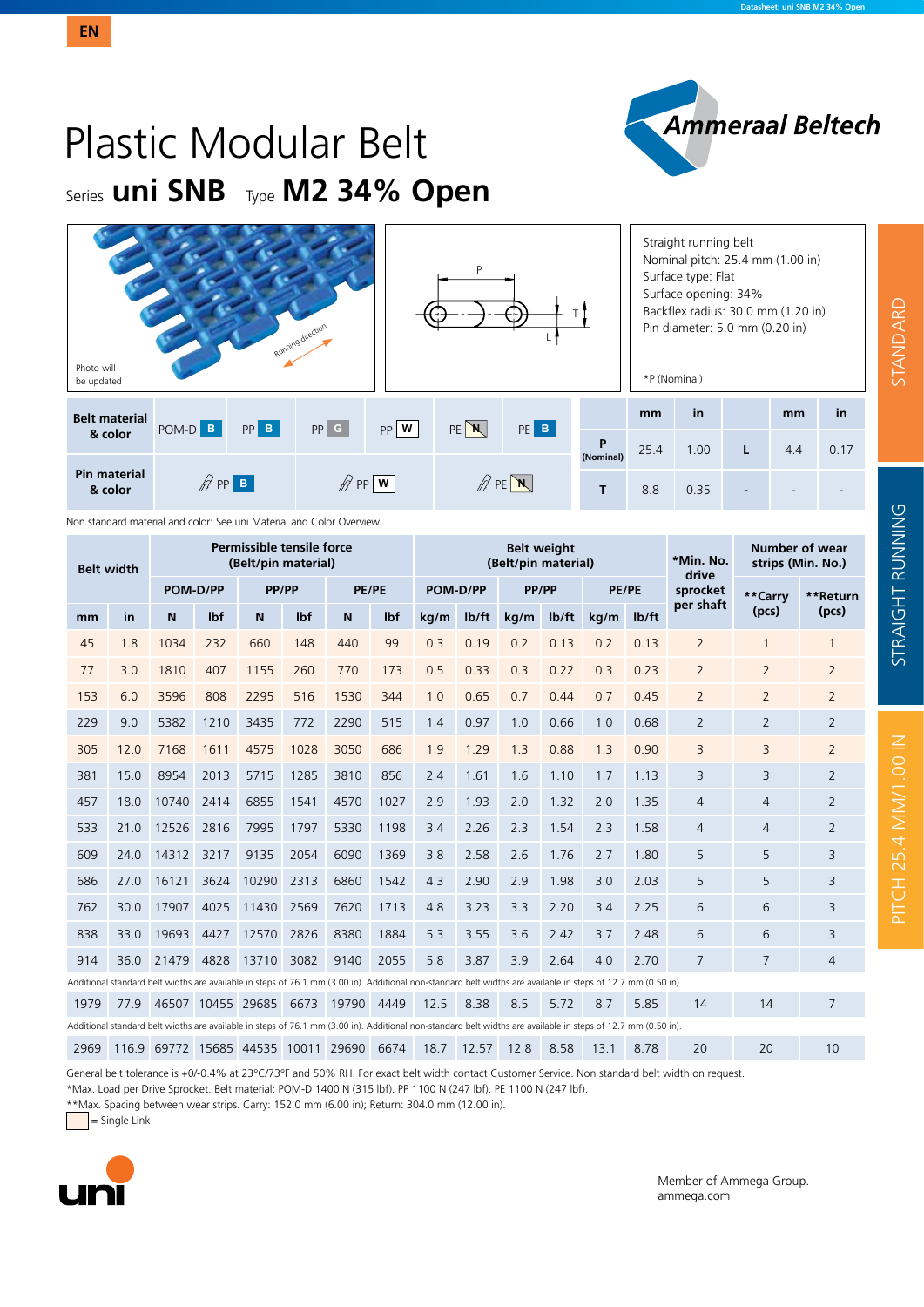### **Rubber Top Accessories**



| <b>Type</b>    | <b>Belt</b>      | <b>Rubber</b>    | A   |      |     | B         |      |           | Link | Width |      |
|----------------|------------------|------------------|-----|------|-----|-----------|------|-----------|------|-------|------|
|                | material & color | material & color | mm  | in   | mm  | <b>in</b> | mm   | <b>in</b> | size | mm    | in   |
| M2 20%<br>Flat | PP B             |                  |     |      |     |           | 36.0 |           | K300 | 77.0  | 3.00 |
|                |                  | 03 K             | 7.5 | 0.30 | 3.4 | 0.13      |      | .41       | K600 | 152.4 | 6.00 |
|                | PP<br>W          | 03<br>`N,        |     |      |     |           |      |           | K750 | 190.5 | 7.50 |

Non Standard material and color: See uni Material and Color Overview.

# **Accessories**



|                          |                          | <b>Flight</b>                     | H     |      | Link size | Width |      |  |  |
|--------------------------|--------------------------|-----------------------------------|-------|------|-----------|-------|------|--|--|
| <b>Type</b>              |                          | <b>Material &amp; color</b>       | mm    | in   |           | mm    | in   |  |  |
|                          |                          | PE<br>$\, {\bf B} \,$<br><b>N</b> | 5.0   | 0.20 |           |       |      |  |  |
| M2 20%<br>Flat/Non Stick |                          |                                   | 25.4  | 1.00 |           | 151.1 |      |  |  |
|                          | $\overline{B}$<br>PP-I W | PE-I                              | 50.8  | 2.00 | K600      |       | 5.99 |  |  |
|                          |                          | Iв.<br>N                          | 76.2  | 3.00 |           |       |      |  |  |
|                          |                          |                                   | 101.6 | 4.00 |           |       |      |  |  |

Flights on 25.4 mm (1.00 in) are cut down from 50.8 mm (2.00 in).

# **Accessories**







| <b>Type</b>   | <b>Tab</b>                  | V    |      | z    |      | A    |      | B    |      | Link size | <b>Width</b> |      |  |
|---------------|-----------------------------|------|------|------|------|------|------|------|------|-----------|--------------|------|--|
|               | <b>Material &amp; color</b> | mm   | in   | mm   | in   | mm   | in   | mm   | in   |           | mm           | in   |  |
|               |                             |      |      |      |      |      |      |      |      | K325      | 82.3         | 3.24 |  |
| M2 34%        | POM-D B<br>PP<br>$\,$ B     |      |      |      | 0.59 | 33.5 | 1.19 | 42.7 |      | K335      | 85.0         | 3.35 |  |
| <b>Bottom</b> |                             | 7.50 | 0.29 | 15.0 |      |      |      |      | 1.68 | K450      | 114.3        | 4.50 |  |
| Guide         |                             |      |      |      |      |      |      |      |      | K600      | 152.1        | 5.99 |  |
|               |                             |      |      |      |      |      |      |      |      | K750      | 189.4        | 7.46 |  |

Non Standard material and color: See uni Material and Color Overview.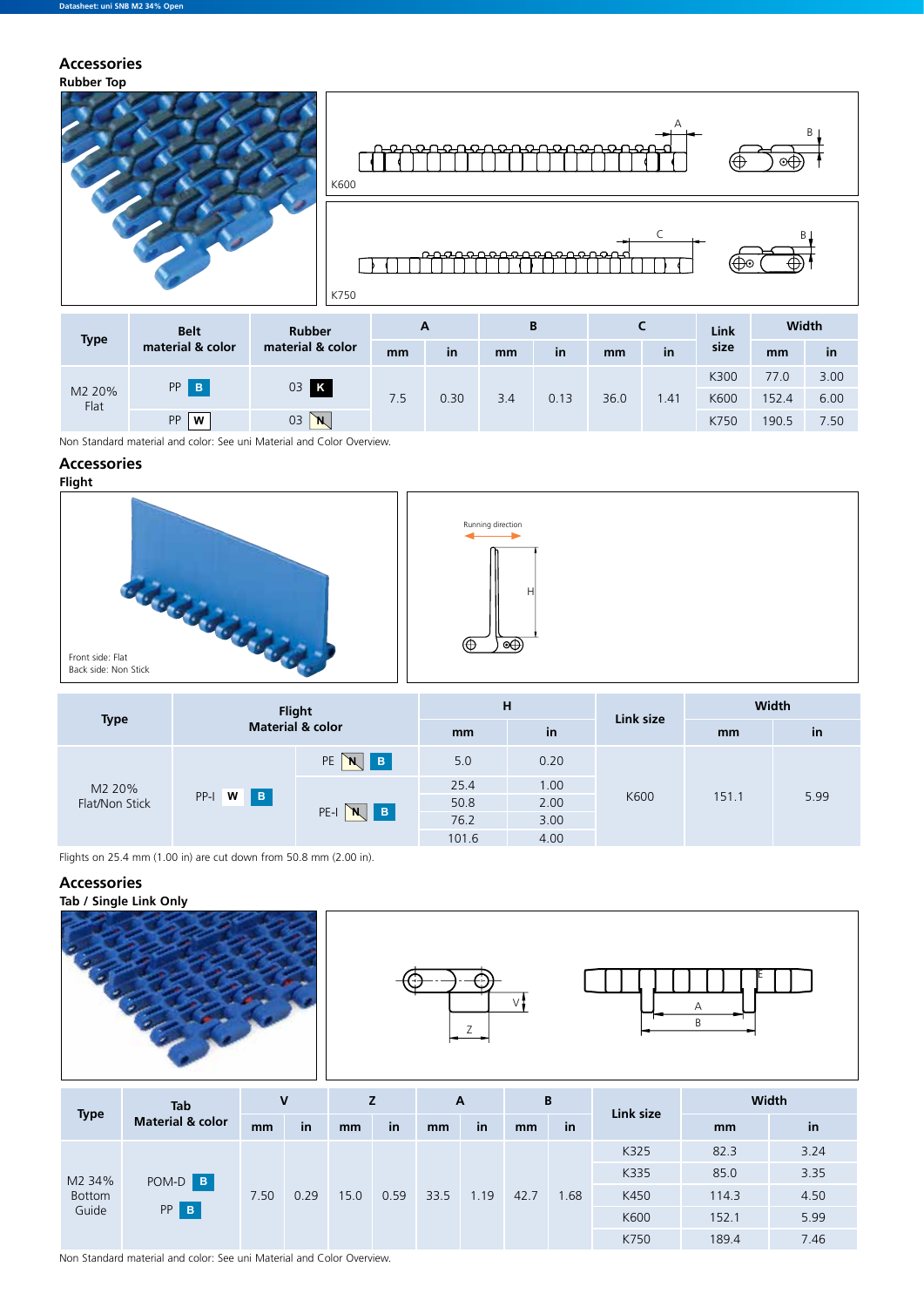### **Rollers NON STANDARD Accessories**



| <b>Type</b> | Roller           | r   |           |      |      |      |     |      |           |      |              |
|-------------|------------------|-----|-----------|------|------|------|-----|------|-----------|------|--------------|
|             | material & color | mm  | <b>in</b> | mm   | in   | mm   | in  | mm   | <i>in</i> | mm   | $\mathsf{m}$ |
| Plastic     | POM-D <b>W</b>   | 5.7 | 0.22      | 13.5 | 0.53 | 44.6 | .75 | 50.8 | 2.00      | 51.0 | 2.01         |

Non Standard material and color: See uni Material and Color Overview.

# **Accessories**



| <b>Type</b> | <b>Material &amp; color</b> |      | н    |      | шr<br>п      | 112<br>п |               |  |
|-------------|-----------------------------|------|------|------|--------------|----------|---------------|--|
|             |                             | mm   | in   | mm   | $\mathsf{I}$ | mm       | <sub>in</sub> |  |
| Push        | PE<br>W                     | 17.0 | 0.67 | 17.0 | 0.67         | 14.4     | 0.57          |  |

| W (Belt width)       |                               | mm        | in         |
|----------------------|-------------------------------|-----------|------------|
| R<br>A               | A min                         | 38.3      | 1.51       |
| 'n<br>n<br>direction | <b>B</b> min                  | 32.1      | 1.26       |
| Running              |                               | 18.0      | 0.71       |
|                      | PI max                        | W - 106.4 | $W - 4.19$ |
| 1U)<br>IU<br>PI      | PI min                        | 33.2      | 1.31       |
|                      | Increment: 12.7 mm (0.50 in). |           |            |